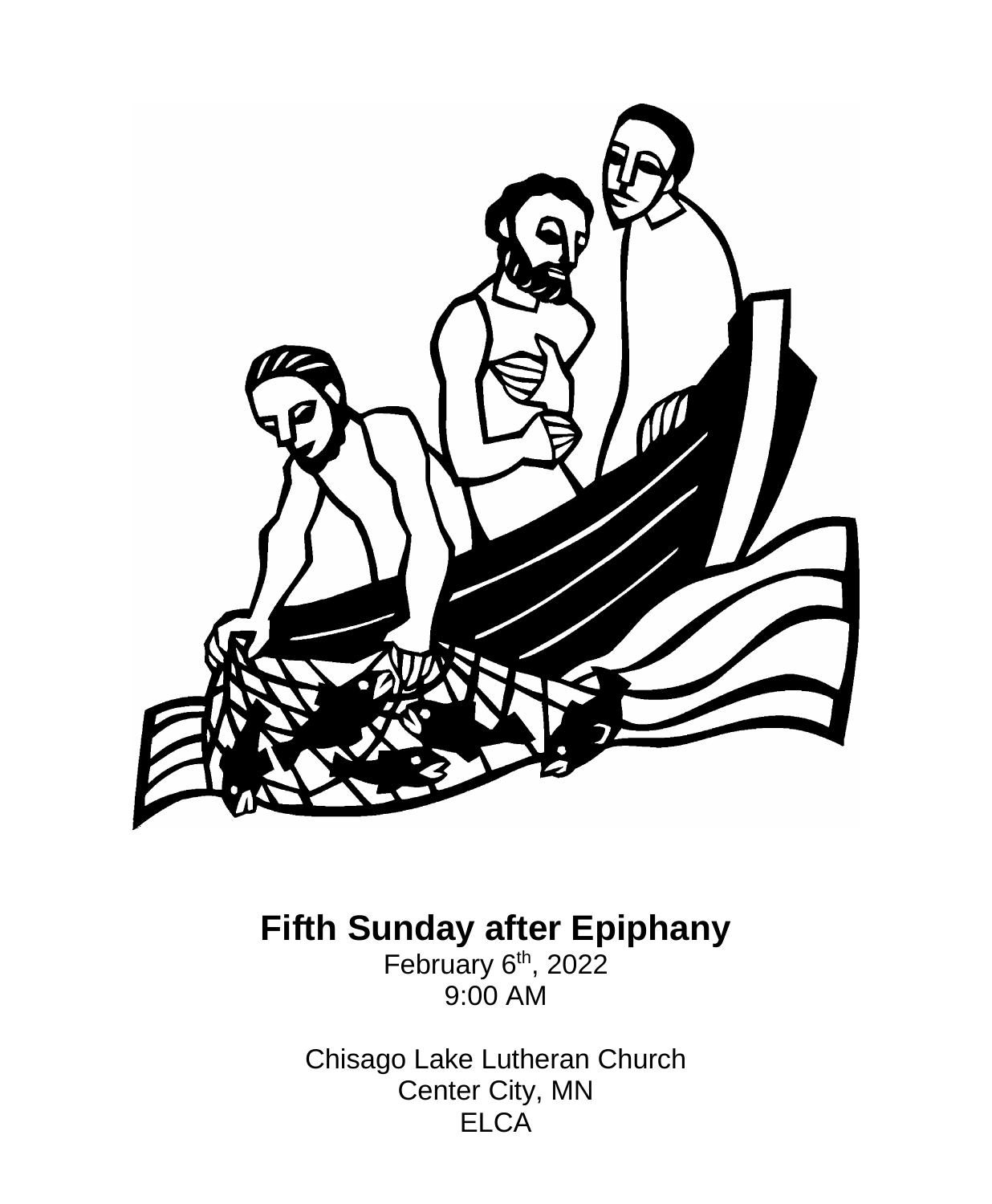### **WELCOME TO CHISAGO LAKE LUTHERAN CHURCH**

If you are a first-time visitor, welcome! We are glad you are here. At Chisago Lake Lutheran Church, we are "Grounded in the Gospel, Guided by the Spirit." We are a congregation of the Evangelical Lutheran Church in America (ELCA) and strive to be God's hands active in the world. While we are a church with a rich history, we are also a church for today.

There are devices to assist those of us who are hearing impaired at the front entrance when you enter. Please see an Usher for guidance use if needed.

#### WELCOME & ANNOUNCEMENTS

CONFESSION AND FORGIVENESS Blessed be the holy Trinity, + one God. who creates us, redeems us, and calls us by name. **Amen.**

> Let us confess our sin in the presence of God and of one another. *Silence is kept for reflection.*

Most merciful God,

**we confess that we have sinned against you and your beloved children. We have turned our faces away from your glory when it did not appear as we expected. We have rejected your word when it made us confront ourselves. We have failed to show hospitality to those you called us to welcome. Accept our repentance for the things we have done and the things we have left undone. For the sake of Jesus Christ, have mercy on us. Forgive us and lead us, that we may bathe in the glory of your Son born among us, and reflect your love for all creation. Amen.**

Rejoice in this good news:

In  $+$  Christ Jesus, your sins are forgiven. You are descendants of the Most High, adopted into the household of Christ,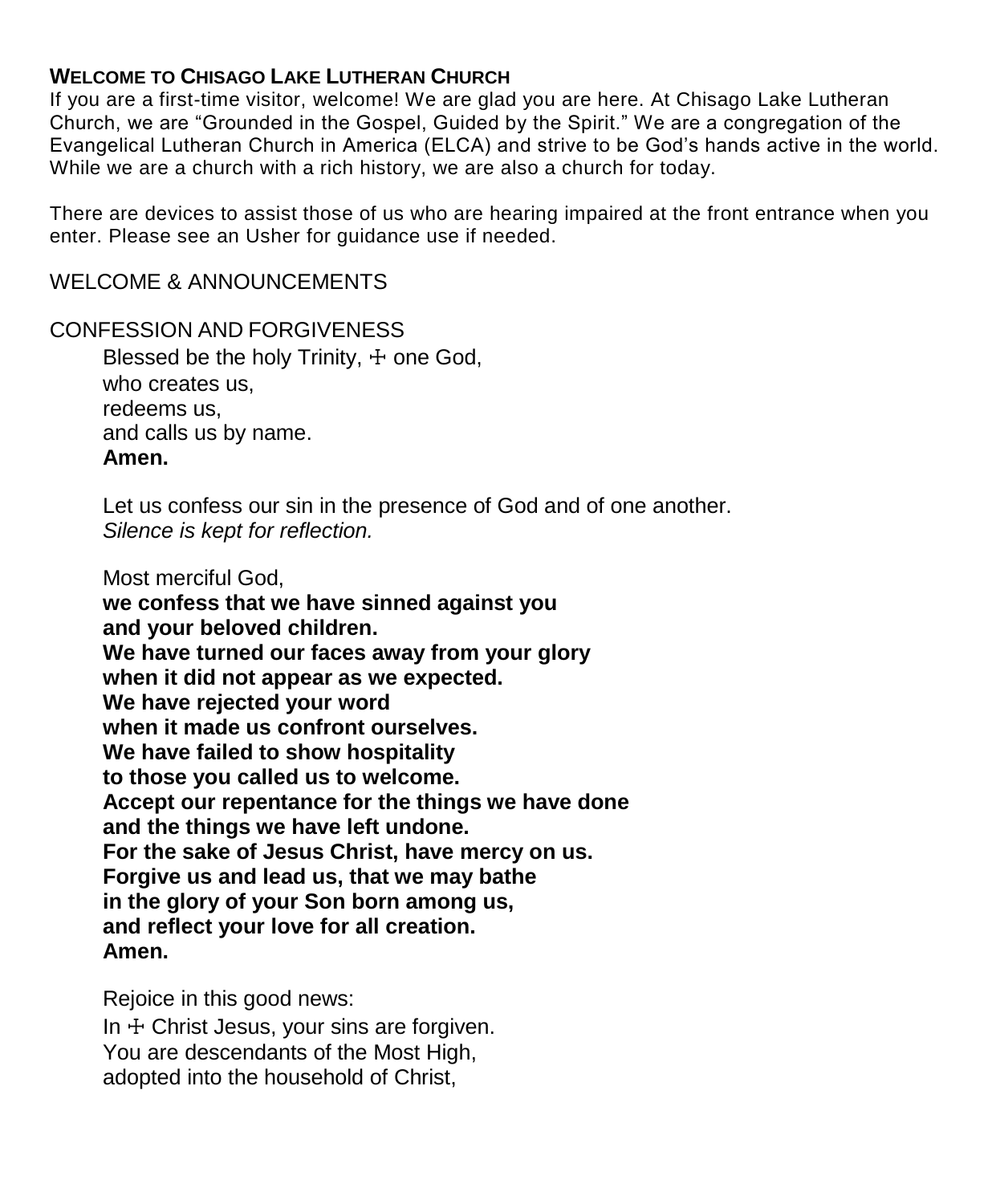and inheritors of eternal life. Live as freed and forgiven children of God. **Amen.**

## **GREETING**

The grace of our Lord Jesus Christ, the love of God, and the communion of the Holy Spirit be with you all.

## **And also with you.**

# PRAYER OF THE DAY

Most holy God, the earth is filled with your glory, and before you angels and saints stand in awe. Enlarge our vision to see your power at work in the world, and by your grace make us heralds of your Son, Jesus Christ, our Savior and Lord. **Amen.**

FIRST LESSON Isaiah 6:1-8 [9-13]

<sup>1</sup>In the year that King Uzziah died, I saw the Lord sitting on a throne, high and lofty; and the hem of his robe filled the temple. <sup>2</sup>Seraphs were in attendance above him; each had six wings: with two they covered their faces, and with two they covered their feet, and with two they flew. <sup>3</sup>And one called to another and said:

"Holy, holy, holy is the LORD of hosts;

the whole earth is full of his glory."

<sup>4</sup>The pivots on the thresholds shook at the voices of those who called, and the house filled with smoke. <sup>5</sup>And I said: "Woe is me! I am lost, for I am a man of unclean lips, and I live among a people of unclean lips; yet my eyes have seen the King, the LORD of hosts!"

<sup>6</sup>Then one of the seraphs flew to me, holding a live coal that had been taken from the altar with a pair of tongs. <sup>7</sup>The seraph touched my mouth with it and said: "Now that this has touched your lips, your guilt has departed and your sin is blotted out." <sup>8</sup>Then I heard the voice of the Lord saying, "Whom shall I send, and who will go for us?" And I said, "Here am I; send me!" [<sup>9</sup>And he said, "Go and say to this people:

'Keep listening, but do not comprehend;

keep looking, but do not understand.'

<sup>10</sup>Make the mind of this people dull,

and stop their ears,

and shut their eyes,

so that they may not look with their eyes,

and listen with their ears,

and comprehend with their minds,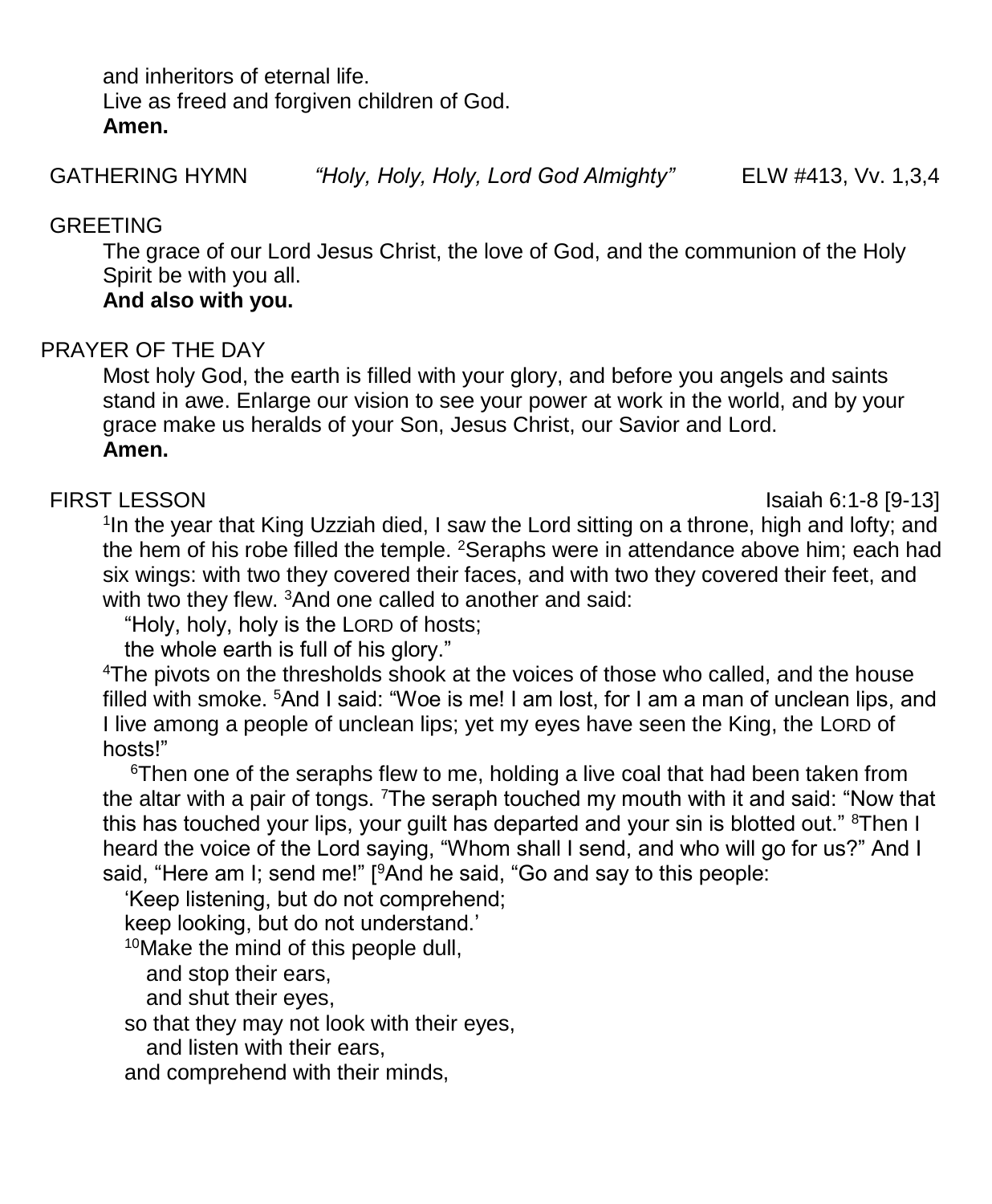and turn and be healed." 11Then I said, "How long, O Lord?" And he said: "Until cities lie waste without inhabitant, and houses without people, and the land is utterly desolate;  $12$ until the LORD sends everyone far away, and vast is the emptiness in the midst of the land.  $13$ Even if a tenth part remain in it, it will be burned again, like a terebinth or an oak whose stump remains standing when it is felled." The holy seed is its stump.]

The word of the Lord. **Thanks be to God.**

SECOND LESSON 1 Corinthians 15:1-11

<sup>1</sup>Now I would remind you, brothers and sisters, of the good news that I proclaimed to you, which you in turn received, in which also you stand, <sup>2</sup>through which also you are being saved, if you hold firmly to the message that I proclaimed to you—unless you have come to believe in vain.

<sup>3</sup>For I handed on to you as of first importance what I in turn had received: that Christ died for our sins in accordance with the scriptures, <sup>4</sup>and that he was buried, and that he was raised on the third day in accordance with the scriptures, <sup>5</sup>and that he appeared to Cephas, then to the twelve. <sup>6</sup>Then he appeared to more than five hundred brothers and sisters at one time, most of whom are still alive, though some have died. <sup>7</sup>Then he appeared to James, then to all the apostles. <sup>8</sup> Last of all, as to one untimely born, he appeared also to me.  $9$ For I am the least of the apostles, unfit to be called an apostle, because I persecuted the church of God. <sup>10</sup>But by the grace of God I am what I am, and his grace toward me has not been in vain. On the contrary, I worked harder than any of them—though it was not I, but the grace of God that is with me. <sup>11</sup>Whether then it was I or they, so we proclaim and so you have come to believe.

The word of the Lord. **Thanks be to God.**

### THE GOSPEL **Example 2: 1-11** Luke 5:1-11

<sup>1</sup>Once while Jesus was standing beside the lake of Gennesaret, and the crowd was pressing in on him to hear the word of God, <sup>2</sup>he saw two boats there at the shore of the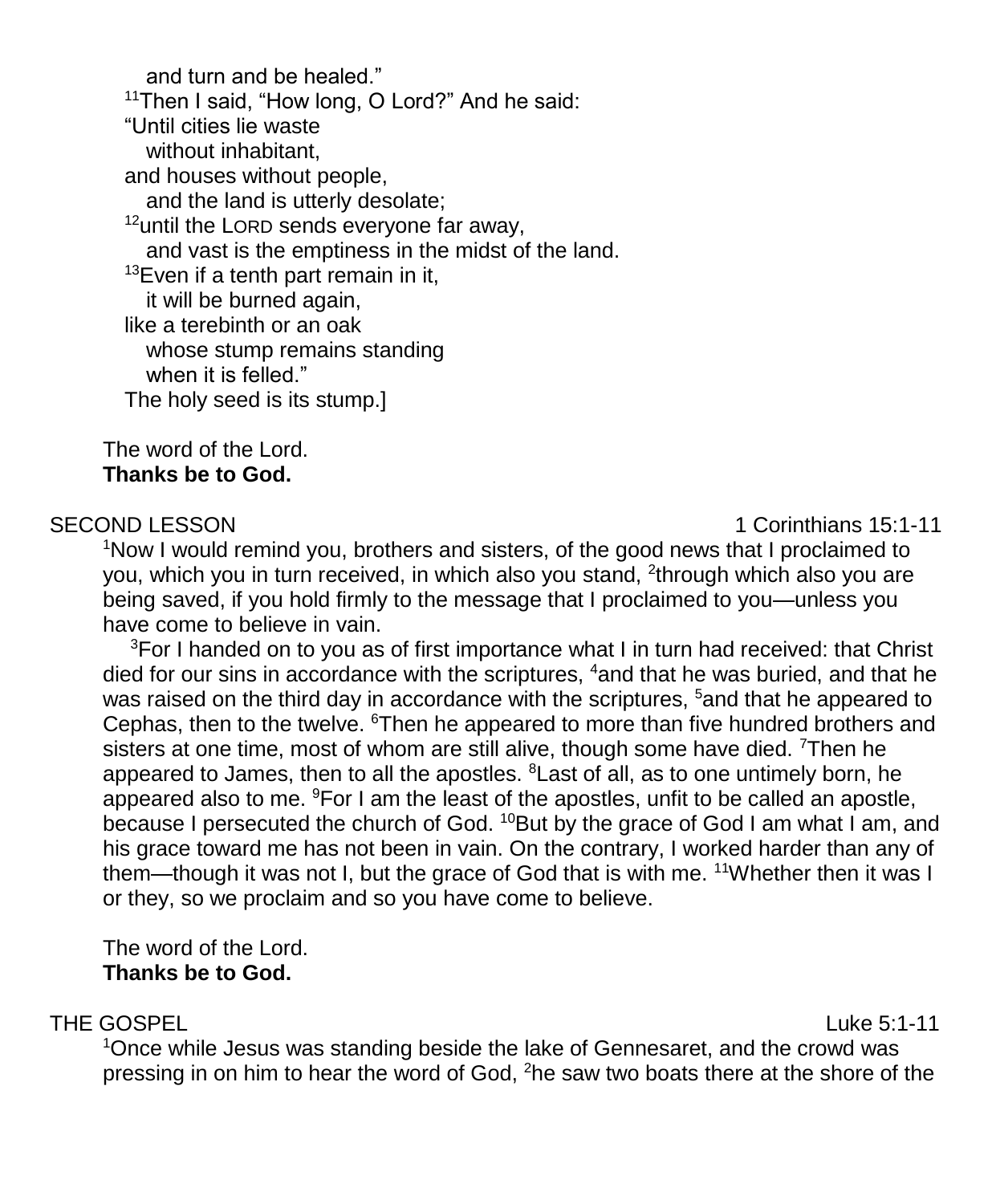lake; the fishermen had gone out of them and were washing their nets.  ${}^{3}$ He got into one of the boats, the one belonging to Simon, and asked him to put out a little way from the shore. Then he sat down and taught the crowds from the boat. <sup>4</sup>When he had finished speaking, he said to Simon, "Put out into the deep water and let down your nets for a catch." <sup>5</sup>Simon answered, "Master, we have worked all night long but have caught nothing. Yet if you say so, I will let down the nets." When they had done this, they caught so many fish that their nets were beginning to break. <sup>7</sup>So they signaled their partners in the other boat to come and help them. And they came and filled both boats, so that they began to sink. <sup>8</sup>But when Simon Peter saw it, he fell down at Jesus' knees, saying, "Go away from me, Lord, for I am a sinful man!" <sup>9</sup>For he and all who were with him were amazed at the catch of fish that they had taken;  $10$  and so also were James and John, sons of Zebedee, who were partners with Simon. Then Jesus said to Simon, "Do not be afraid; from now on you will be catching people." <sup>11</sup>When they had brought their boats to shore, they left everything and followed him.

### *RESPONSE:*

The Gospel of our Lord. **Thanks be to God.**

| <b>CHILDREN'S WORD</b> |                               | <b>Pastor Steve Cruys</b> |
|------------------------|-------------------------------|---------------------------|
| <b>SERMON</b>          |                               | <b>Pastor Steve Cruys</b> |
| HYMN OF THE DAY        | "Will You Come and Follow Me" | ELW #798, Vv. 1,2,4,5     |

#### THE PRAYERS OF THE PEOPLE Lord in your mercy, **Hear our prayer.**

OFFERING – Meditation & Generosity

*You are invited to give to Chisago Lake Lutheran online at: <https://www.chisagolakelutheran.org/online-giving.html>*

> *You can also send your offering to the church: 1 Summit Ave, PO Box 175 Center City, MN 55012*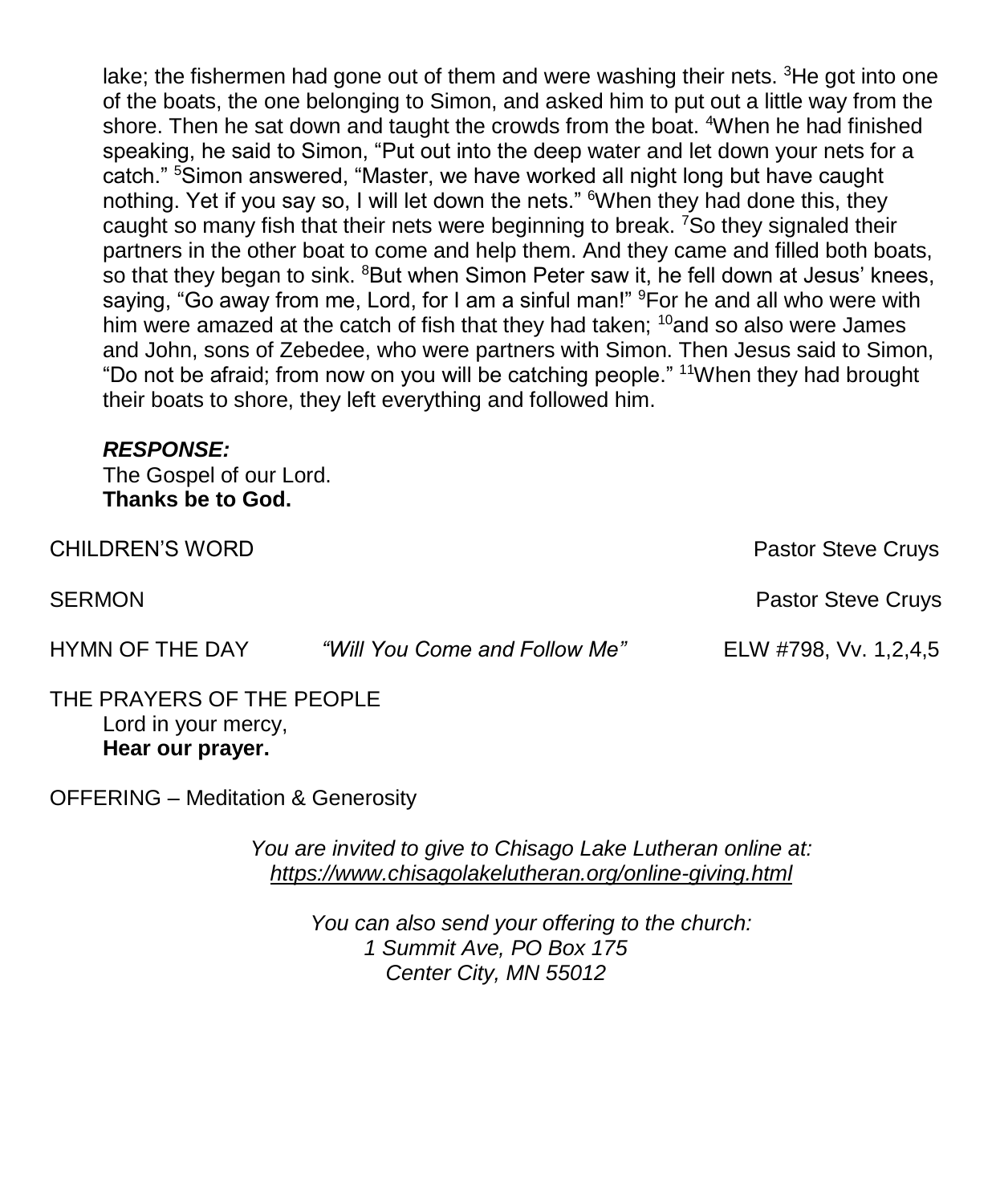## OFFERING PRAYER

Jesus, Bread of life, you have set this table with your very self, and called us to the feast of plenty. Gather what has been sown among us, and strengthen us in this meal. Make us to be what we receive here, your body for the life of the world. **Amen.**

#### THANKSGIVING AT THE TABLE

The Lord be with you. **And also with you.** Lift up your hearts. **We lift them to the Lord.** Let us give thanks to the Lord our God. **It is right to give God thanks and praise.**

## WORDS OF INSTITUTION

## THE LORD'S PRAYER

**Our Father, who art in heaven, hallowed be thy name, thy kingdom come, thy will be done, on earth as it is in heaven. Give us this day our daily bread; and forgive us our trespasses, as we forgive those who trespass against us; and lead us not into temptation, but deliver us from evil. For thine is the kingdom, and the power, and the glory, forever and ever. Amen.**

## **Distribution**

*You are invited to share the bread and the wine using the individually wrapped wafers and grape juice. Please discard the cups as you leave the sanctuary.*

### COMMUNION PRAYER

Jesus, Bread of life, we have received from your table more than we could ever ask. As you have nourished us in this meal, now strengthen us to love the world with your own life. In your name we pray. **Amen.**

### BLESSING

The God, who leads you in pathways of righteousness, who rejoices over you, and who calls you by name, ☩ bless your going out and your coming in, today and forever. **Amen.**

SENDING SONG *"Open Now Thy Gates of Beauty"* ELW #533, Vv. 1,4,5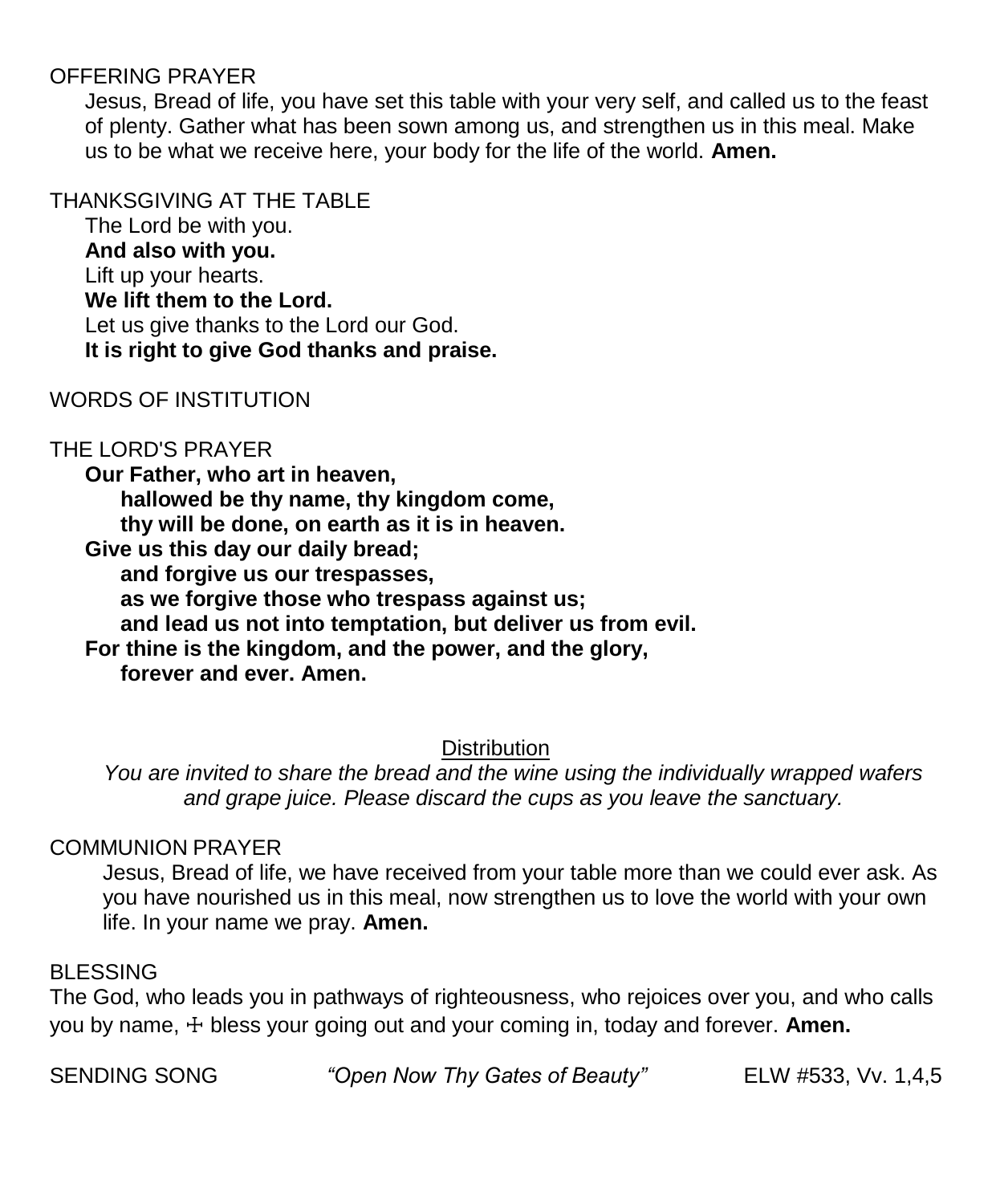DISMISSAL Go in peace. You are the body of Christ. **Thanks be to God.**

*Get a 2nd dose of this service by watching local Channel 10 (CLTV) on Sundays. At 10 am you'll see last week's service and at 6 pm, you'll see this week's service.*

WORSHIP ASSISTANTS Coffee Server: Pam Carlson Greeter: Mike Carlson Online Video Operator: Brayden Bresnahan Organist: Carsten Slostad Reader: Rich Whitman Usher: Jamie Carlson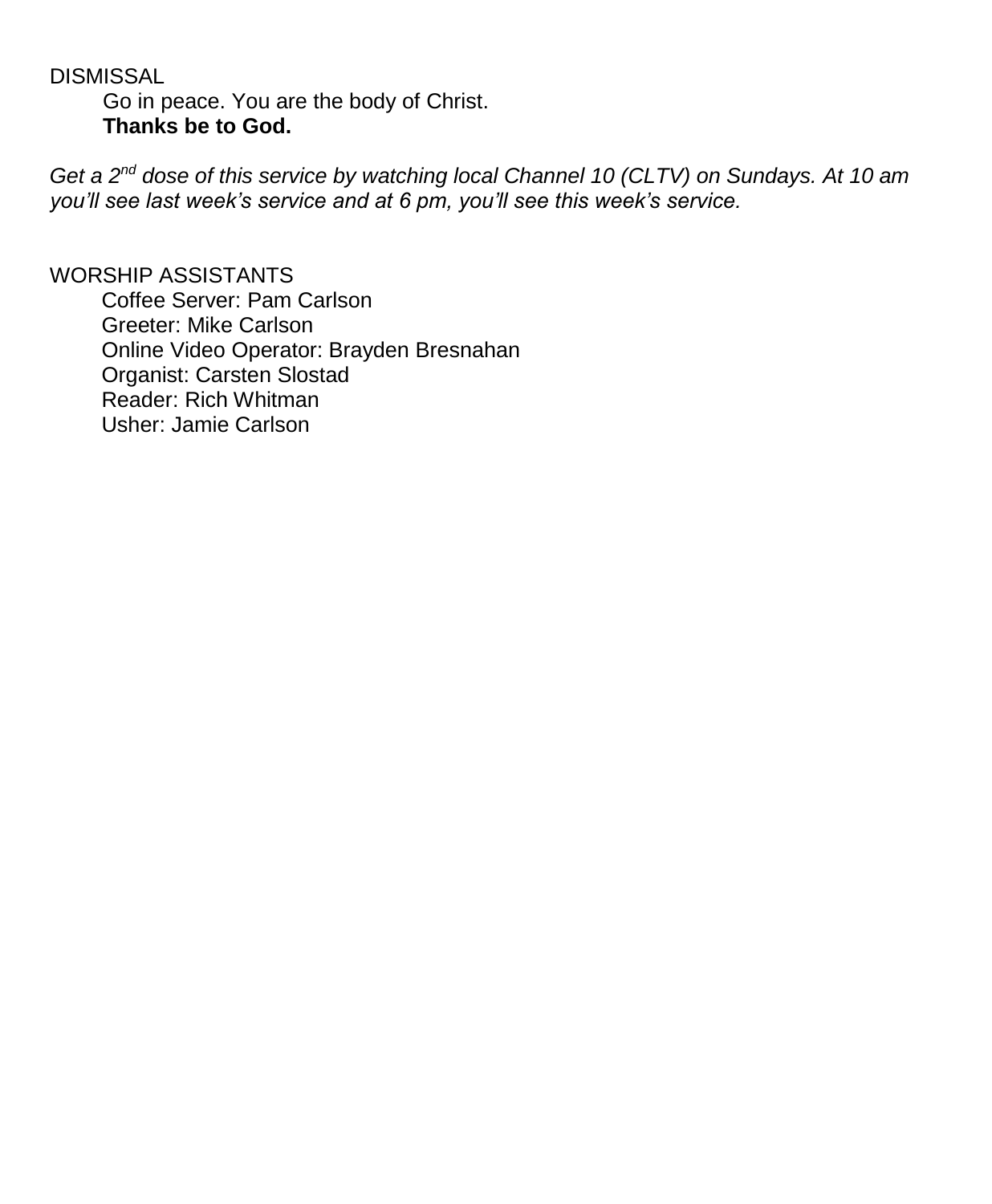## **ANNOUNCEMENTS**

## **Please note there is NO Sunday School Today. Sunday school will resume next week.**

## **Thank You to Everyone Who Has Returned Their Statement of Intent for 2022!**

Your continued commitment, support and care for God's ministry through CLLC is a gift! You can still mail your card to the church, email your response to the church office, or fill out the secure form on the website. We celebrate that:

- 60 people/families have returned their faithful intents for 2022
- 9 of these have increased their giving from what they gave in 2021
- 4 people/families have returned intent cards who have not done if the past
- The commitments received to date total **\$160,003.56**

Compare this to last year's numbers at this same time of year:

- 100 people/families have returned their faithful intents for 2021
- 37 of these have increased their giving from what they gave in 2020
- 15 people/families have returned intent cards who have not done if the past
- The commitments received to date total **\$274,007.56**

# **Thank you for the opportunity to serve as your Office Coordinator**

I recently accepted another position & will be leaving CLLC with my last day here on Feb. 9<sup>th</sup>. I was not looking for a new job when an opportunity came along I could not pass up for a position I believe will be a better fit with my work experience and life goals. So, after prayerful consideration, I decided to take a 'leap of faith' and follow my dreams. I am very grateful to the staff, Council and membership at CLLC for welcoming & supporting me in my time here. I care about the staff and people at CLLC and know you will continue to do amazing work in sharing the Gospel and reaching people for Christ. Thank you for the opportunity to serve at such a wonderful church. You will always be in my prayers. Sincerely, Bridget Spiess

# **Lasagna Fundraiser Drive Thru Dinner on Saturday, Feb. 12th from 4 pm to 6 pm**

The Youth are doing a fundraiser for youth/summer camping experiences. Dinner includes lasagna, breadsticks, fruit cup & dessert & will be picked up drive thru style from the lower level parking lot. Suggested donation is \$5/meal or \$20/family. **Please Call/Email the church office w/your reservation by Wed., Feb. 9th**. Meal delivery available for church members unable to pick up in person. This event is part of the "Celebration of the Lakes" taking place Feb. 10<sup>th</sup>-13<sup>th</sup>.

**Pray & Play on Monday, February 21st at CLLC** All 4 year olds through Grade 5 are invited to sign up for an "Olympic Training" Pray & Play from 9 AM to 2 PM. There is no cost for this event thanks to a Thrivent Member helping us out. Bring your own lunch (snacks provided), items for the Food Shelf, a mask, and outdoor winter attire for sledding. For more information or to volunteer, please email Stacy at youth.family@chisagolakelutheran.org.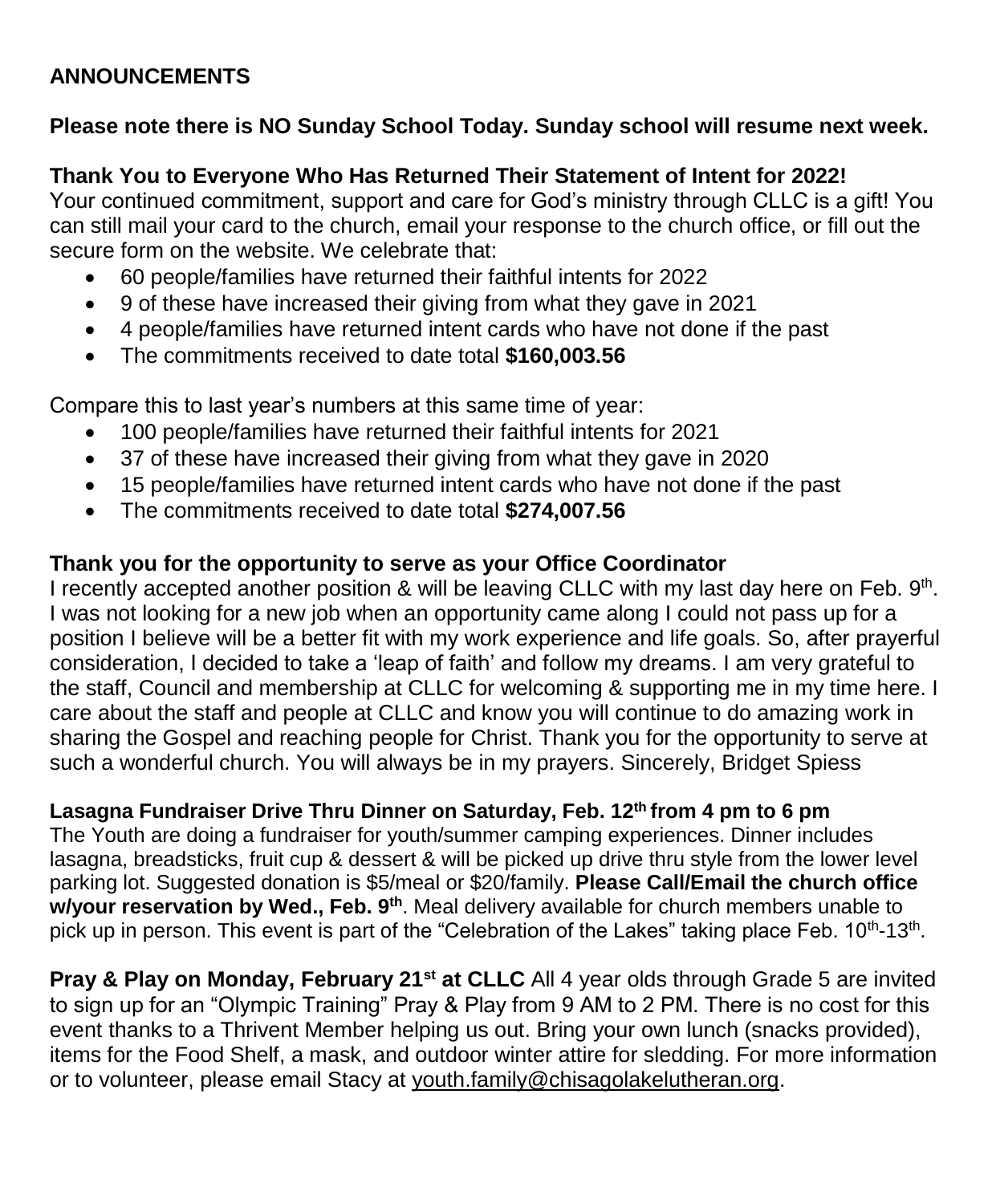Spirit Mountain Ski Day! A day of skiing is planned on Saturday, February 19<sup>th</sup> from 8 am to 8 pm at Spirit Mountain in Duluth for  $6<sup>th</sup>$  to 12<sup>th</sup> grade youth. We will be leaving from Trinity Lutheran Church. The cost is \$45 for lift ticket and \$65 for rental equipment. Bring your warm gear, mask, money for meals & snacks. We will have some snacks along to share. Permission form, Spirit Mountain waiver, and money is due by Wednesday, Feb. 16<sup>th</sup>. Friends and families are welcome! Contact Stacy at [youth.family@chisagolakelutheran.org.](mailto:youth.family@chisagolakelutheran.org)

**The CLLC Quilting Group** is meeting on Mondays. Bring a sack lunch and meet in the Undercroft from 9 AM to 2 PM. All are welcome to help out & join us!

**Thank you from Delores Allen** to everyone for their prayers, cards and support and to Pastor Steve for his visits during her recent recovery.

## *Gather* **Bible Study – for women of all ages!**

"*The Kingdom of God*", written by the Rev. Dr. Mark Allan Powell, explores Jesus' references to "the kingdom of God (or heaven)." This month we will consider "kingdom parables." Ways to participate:

1) Via Zoom on Tuesday, February 22nd from 1:30-3:00 pm. Contact Bonnie Anderson at brinkanderson@gmail.com for the link.

2) In person. Please Contact Nancy Schoon at 651-303-9648.

3) On your own. Contact Barb Wikelius at bjwikelius@gmail.com regarding *Gather Magazine*. New subscribers can receive their first year as a free gift from our WELCA unit.

### **What is the CLLC Book Club?**

We are a group of CLLC Christians who believe that all people are part of God's creation and that all people deserve justice. We seek to develop a deeper understanding about the injustices and experiences of our Black, Brown and Native brothers and sisters in Christ through reading books, watching videos, and having conversation with each other.

We will meet on March 7 at 7 pm via Zoom. We are reading Dakota by Kathleen Norris. We will discuss the book and continue to work on a land acknowledgement statement, and the Treaty of 1837. Contact Bonnie Anderson, [brinkanderson@gmail.com](mailto:brinkanderson@gmail.com) for the Zoom link.

**Unexpected Company Chorale** is excited to share rehearsals start soon for their Spring concert *"Bringing Back Broadway."* Rehearsals will be Monday evenings from 7 to 8 PM at Trinity Lutheran Church in Lindstrom. The first rehearsal is Feb.  $21<sup>st</sup>$  and singer dues are \$50 for the season. CDC recommendations regarding singing indoors will be followed. This means limiting involvement to those vaccinated (including a booster) and chorale-provided masks will be used. If you are looking for a place to sing, this is your opportunity! Email [ucchoralemn@gmail.com](mailto:ucchoralemn@gmail.com) with any questions.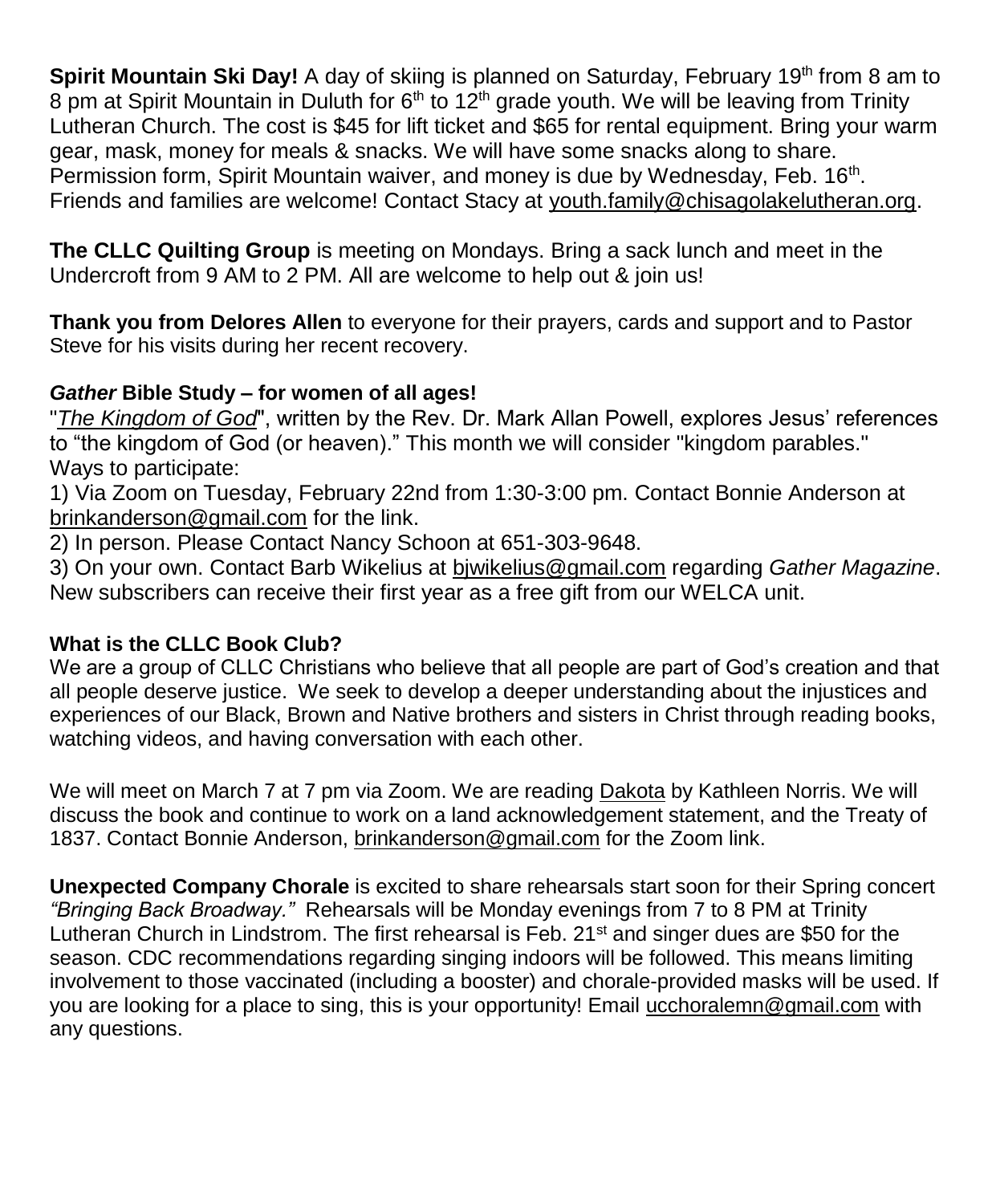**Veterans Coffee Talks** – *Zion Lutheran Church, Chisago City* – **2 nd Tuesday of every month from 9-10 AM** or *North Branch American Legion Post 85*, 6439 Elm St, North Branch, MN – **3 rd Tuesday of every Month 9-10 AM.** Meet other veterans, build friendships, listen to their experiences. Everyone is welcome.

### **Current Ways to Give**

Thank you for sharing your generosity with Chisago Lake Lutheran! You have continued to share what God's entrusted to you and we are grateful. Ways you can give include:

- 1. Mail your envelope/check to the church office at 1 Summit Ave, PO Box 175, Center City, MN 55012
- 2. Or sign up for regular online giving through our partner company Vanco on the church [website.](https://www.eservicepayments.com/cgi-bin/Vanco_ver3.vps?appver3=wWsk24ZWJSTZKsGd1RMKlg0BDvsSG3VIWQCPJNNxD8upkiY7JlDavDsozUE7KG0nFx2NSo8LdUKGuGuF396vbUm5LNljBPNnBOEFTzKhxx-XHubq5Z7ap5JVmPErc4ZeYHCKCZhESjGNQmZ5B-6dx3x8KCRzq4DlLabxS1KshoM=&ver=3) It's secure, convenient, and assures your ability to give consistently to God's mission. [www.chisagolakelutheran.org](http://www.chisagolakelutheran.org/)

## **You can reach staff via phone (651-257-6300) or email to:**

Pastor Steve – [pastor@chisagolakelutheran.org](mailto:pastor@chisagolakelutheran.org) Louise – [office@chisagolakelutheran.org](mailto:office@chisagolakelutheran.org) Stacy – [youth.family@chisagolakelutheran.org](mailto:youth.family@chisagolakelutheran.org) Stephanie – [finance@chisagolakelutheran.org](mailto:finance@chisagolakelutheran.org) Music – [music@chisagolakelutheran.org](mailto:music@chisagolakelutheran.org) Bev or Bob – call the church office if you need to reach either of them

## **PRAYER CONCERNS** (please contact the church office with any concerns/updates.)

- Don Bungum, prayers for healing and recovery following hospitalization/illness.
- Belva Fish, prayers for healing and recovery following an emergency surgery.
- Harriet Ryberg, prayers for healing and comfort after surgery.
- Gretchen Hanson, prayers for healing and comfort following surgery.
- Sally Barott, cancer treatments.
- Jodi Medin, daughter-in-law of Delores Medin, peace and comfort through her ongoing melanoma treatments.
- Shirley Gustafson, prayers for healing and recovery for recent & upcoming surgeries.